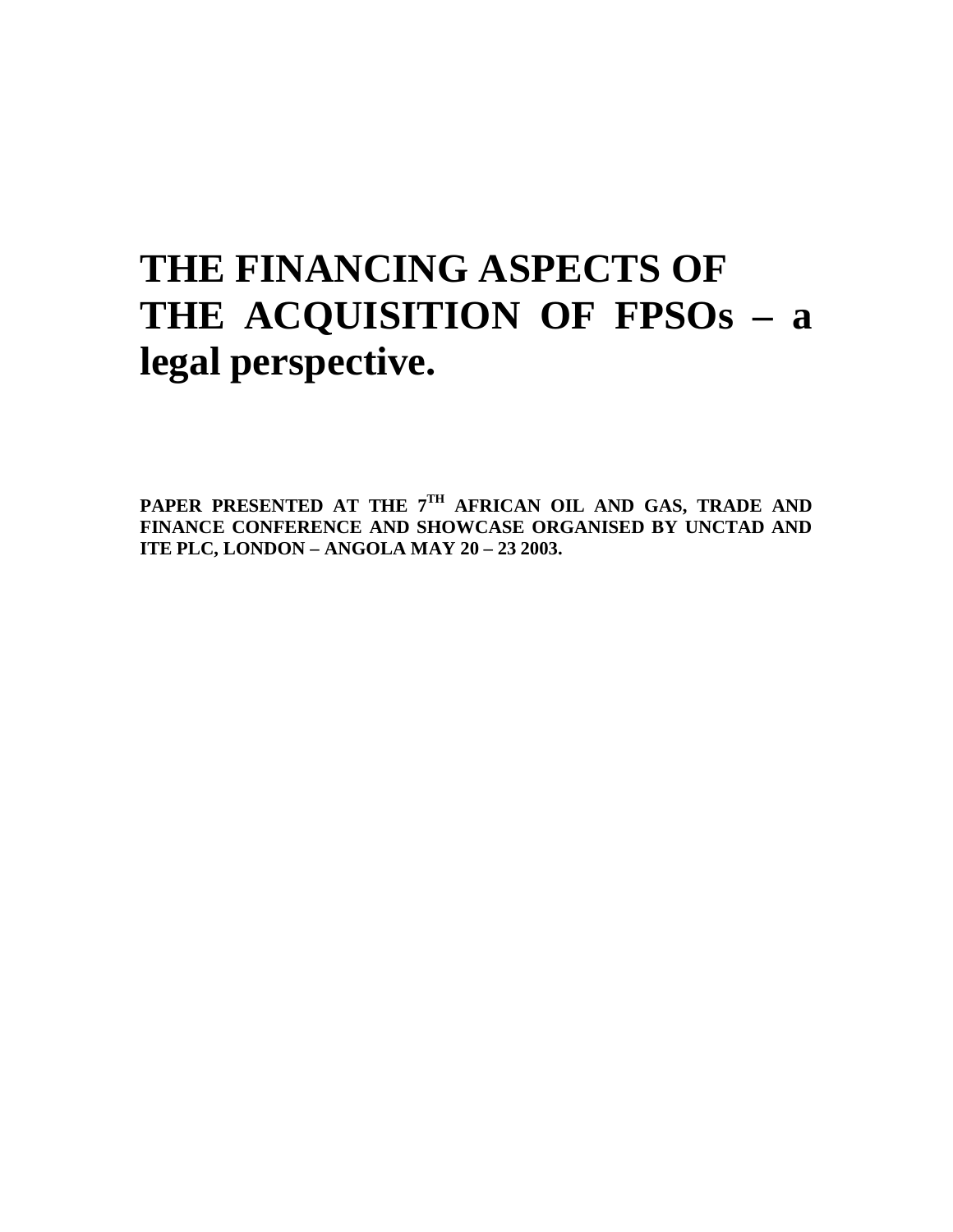#### **THE FINANCING ASPECTS OF THE ACQUISITION OF FPSOs – A legal perspective.**

#### **INTRODUCTION**

Floating Production Storage and Offloading vessels (FPSOs) are specialised vessels used in the production and storage of crude oil located in shallow and deepwater fields offshore. They are a relatively new concept in the maritime and offshore oil and gas industries with the construction of the first dating back to 1977 used by Shell on its "Castellion field" in Spain Mediterranean. FPSOs are now being used in a number of deepwater fields all over the world and they are becoming increasingly popular as they form an economic and convenient means of developing offshore fields and also sometimes marginal fields, located far away from any existing infrastructure. Currently there are about 85 FPSOs operating in different parts of the world

The deepwater areas of Africa (principally Nigeria, Angola, Congo, Equatorial Guinea and Gabon) and its potential to attract the use of FPSOs are enormous. A look at the map of the oil producing countries in the African continent, reveal that there are many deepwater oil blocs that have been awarded but are yet to come on stream examples include ExxonMobil's "Erha", ChevronTexaco's "Agbami", Total's "Dalia" and Esso's Kizomba. Apart from the allocated fields, there are still a lot of deepwater fields available for allocation in Africa. Examples are OPLS  $251 - 255$ ,  $257 - 264$ ,  $313 - 315$ ,  $317$ ,  $319$ ,  $321, 323, 325, 327 - 331$  in Nigeria and the nine oil blocs recently put on offer in the Joint Development Zone administered by Nigeria and Sao Tome and Principe, also series of blocs in Angola and Equatorial Guinea to mention a few. It is interesting to note that out of the 15 deepest FPSOs installed or sanctioned for use all over the world, 10units are for Africa. These are FPSOs Hungo, Kissanje, Plutonio, Dalia, Atlantic FPSO, Girassol and Baobab for use in Angola, Erha and Agbami for Nigeria and Nemed for Egypt.<sup>1</sup>

A report produced by Global Pacific and Partners on estimates of oil and gas reserves for sub-Saharan Africa states: "Over  $2003 - 2025$ , Africa will witness new basin openings, new discovery zones, basin maturations, a more extensive deepwater game...The period  $2004 - 2010$  will be a major development phase in the key producer countries, especially in offshore and deepwater zones, and interest will be high in the ultra-deep, with EEZ openings. Large discoveries will encourage this pattern.<sup>32</sup> I believe that this will indeed be the trend of future African oil and gas deepwater development.

#### **Classification of FPSOs**

For purposes of this presentation, I would classify FPSOs into three main categories:

<sup>1</sup> Sources - Technip-Coflexip offshore Magazine August 2002 titled 2002 worldwide survey of FPSO units Quests offshore resources inc's website

Internet independent research

<sup>&</sup>lt;sup>2</sup> Extracts from a Nigerian newspaper – This Day Newspaper of  $22<sup>nd</sup>$  April 2003 at pages 26 – 27.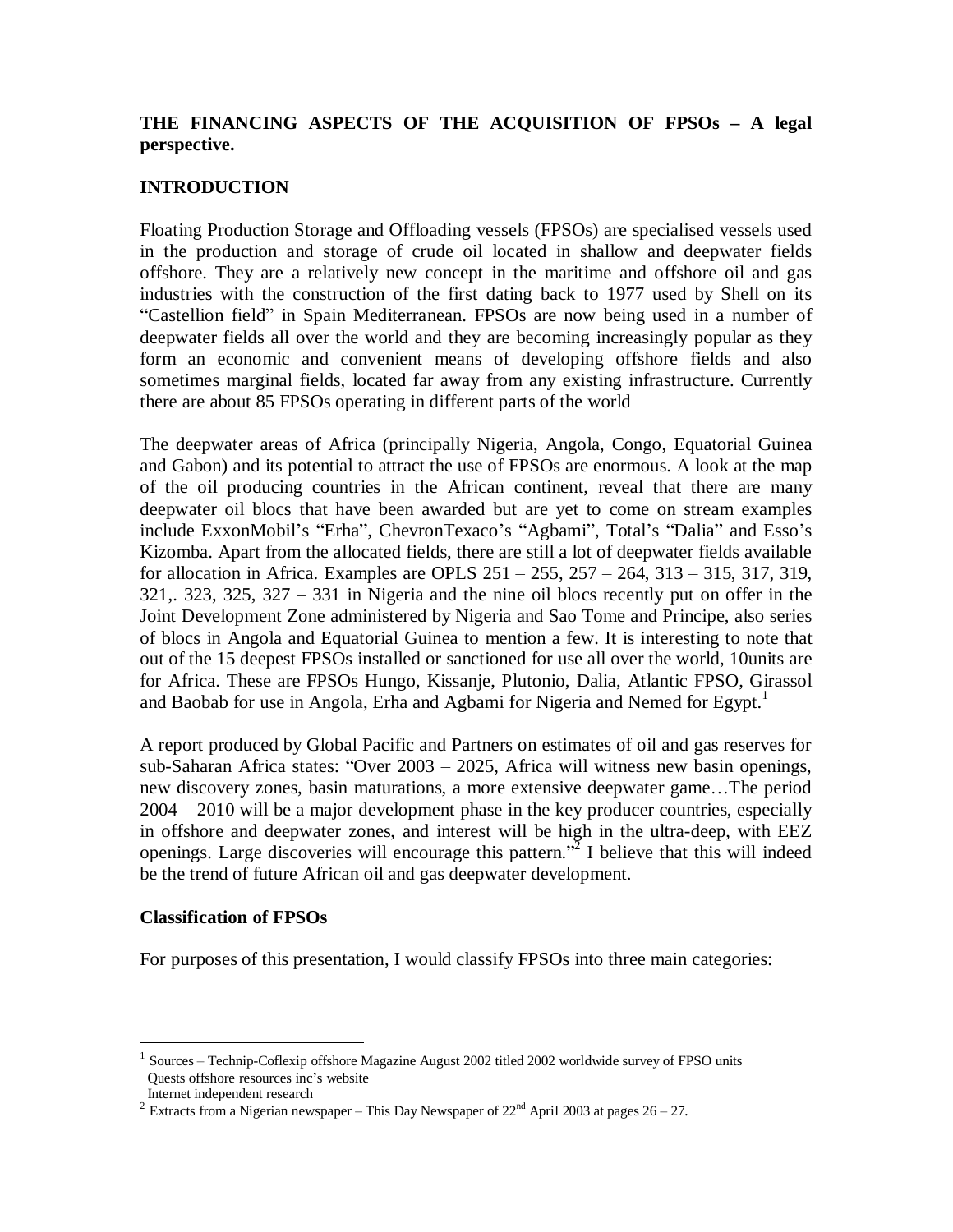- a. Small FPSOs with a production capacity of about 60,000 bopd FPSOs "Sendie" Berge" and "Berge Helene" owned by Bergesen DY AS of Norway in use by Petroleo Nautipa on the Etame field in Gabon is an example of FPSOs within this category;
- b. Generic/medium sized FPSOs with a production capacity of about 160,000 bopd - FPSO "Sendje Ceiba" in use by Amerada Hess on the Ceiba field in Equitorial Guinea is an example of FPSOs within this category;
- c. Large FPSOs with a production capacity of between  $180,000$  and  $200,000$ bopd  $-$ FPSOs "Girassol" owned by Total and "Bonga" owned by SNEPCO are examples of FPSOs within this category.

# **Parties to an FPSO Project**

The relevant parties to an FPSO project would be:

- The host government/grantor/concessionaire of the field where the FPSO will be used who would grant a lease or license to persons wishing to prospect for and extract petroleum won in the host country. This usually takes the form of a joint venture between the host government and the oil company involved or a production-sharing contract.
- The sponsors/parties/grantee of the concession to whom the concession was granted to develop either under a joint venture with the host government or by means of a production sharing contract.
- The lenders/financiers who will finance a substantial portion of the project.
- The construction contractor who will be awarded the contract for the construction of the FPSO or the oil service contractor who invests in the construction/conversion of FPSOs for the purpose of leasing them to oil companies.

# **Consideration for acquisition/financing of FPSOs**

- Financial considerations;
- Type of oil company involved i.e. whether multi-national or independent
- Tax considerations:
- Nature of the concession obtained from the host government i.e whether joint venture or production sharing contract and the terms and conditions of the grant;
- Type of field and duration of field life;
- Risk exposure of the oil company

# **Methods of Acquisition of FPSOs**

During this presentation, two main methods of acquisition will be considered: outright ownership/purchase of the FPSO and charter/lease of the FPSO. There are of course several hybrids between these two forms.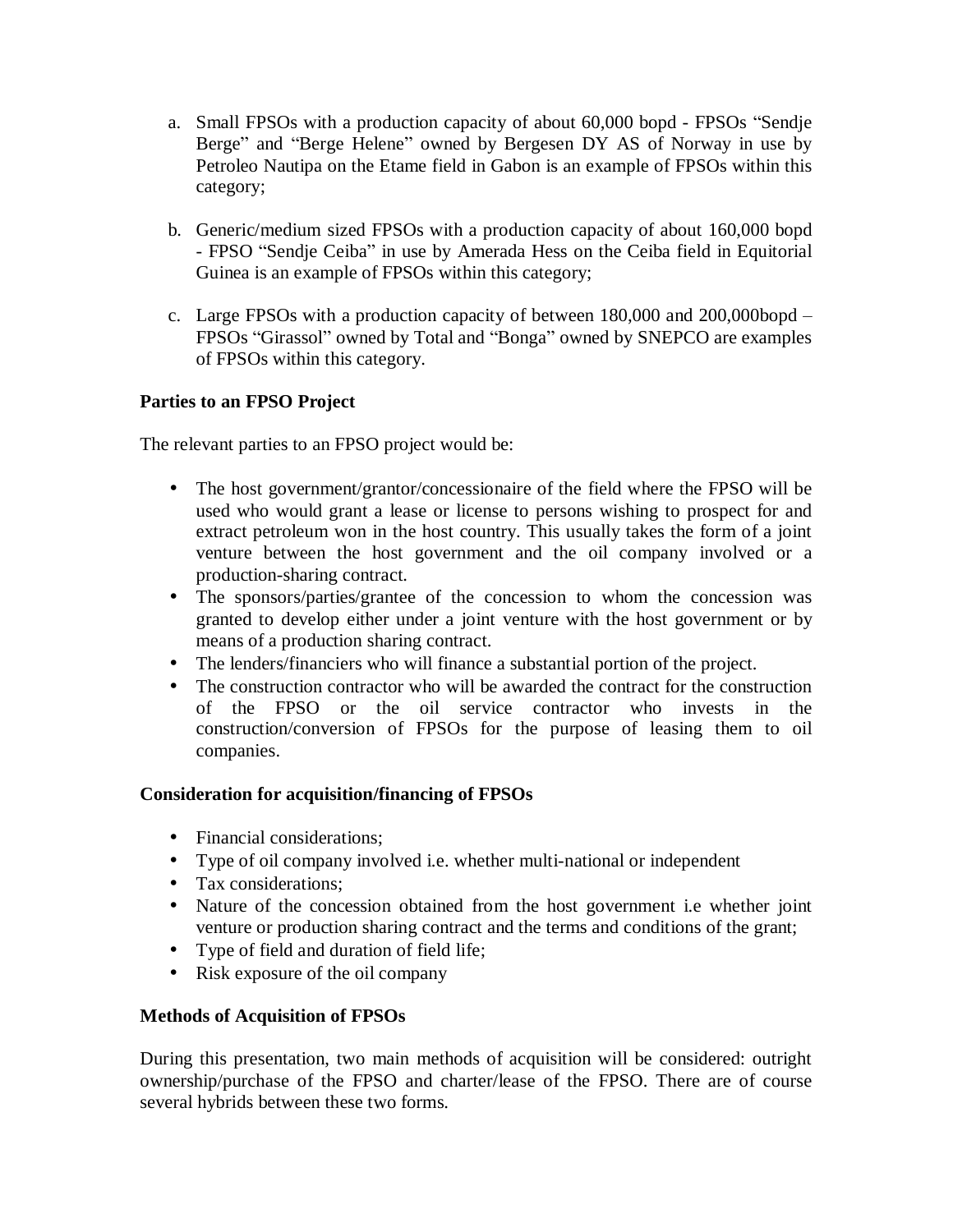#### **Outright Ownership/Purchase of an FPSO**

Acquisition of FPSOs normally involves awarding a contract for the construction of a new FPSO or conversion of an existing VLCC into an FPSO.

#### **Award of construction contract**

The construction/conversion contract can be awarded in any of the following ways:

- Award of an EPCI (Engineering, Procurement, Construction and Installation) turnkey contract to a construction contractor for the construction of a new building or conversion of an existing VLCC (Very Large Crude Carrier) into an FPSO. The contractor will in turn engage several subcontractors for the different phases of the project including the hull, topsides, integrated deck amongst others.
- Award of separate contracts to several independent contractors for different phases of the project. The contractors will be subject to the control of one overall project manager who will enter into a project management agreement with the oil company. The main disadvantage of this method is that the oil company will usually not have a single entity from whom to claim damages in the event of a problem.
- Award of the contract to a construction consortium made up of separate contracting companies with joint and several liability of its members.

# **Ownership structure**

Ownership of the FPSO can be effected between the joint venture partners in several ways.

- incorporation of a new company to own the FPSO with a 50/50 shareholding by the joint venture partners or in ratios proportionate to their equity interest in the concession;
- joint ownership by the joint venture partners in a proportion equivalent to their equity holdings in the concession;
- direct ownership by each party of a one half share of the FPSO i.e. 32/32 shares or whichever percentage ratio is acceptable to the parties. In most common law jurisdictions, a FPSO is regarded as a ship and ownership of every merchant ship including FPSOs is divided in 64, the partners can therefore own directly the relevant number of shares in the FPSO proportionate to their equity in the concession.

Tax and other relevant considerations would usually determine which of the options the parties would choose.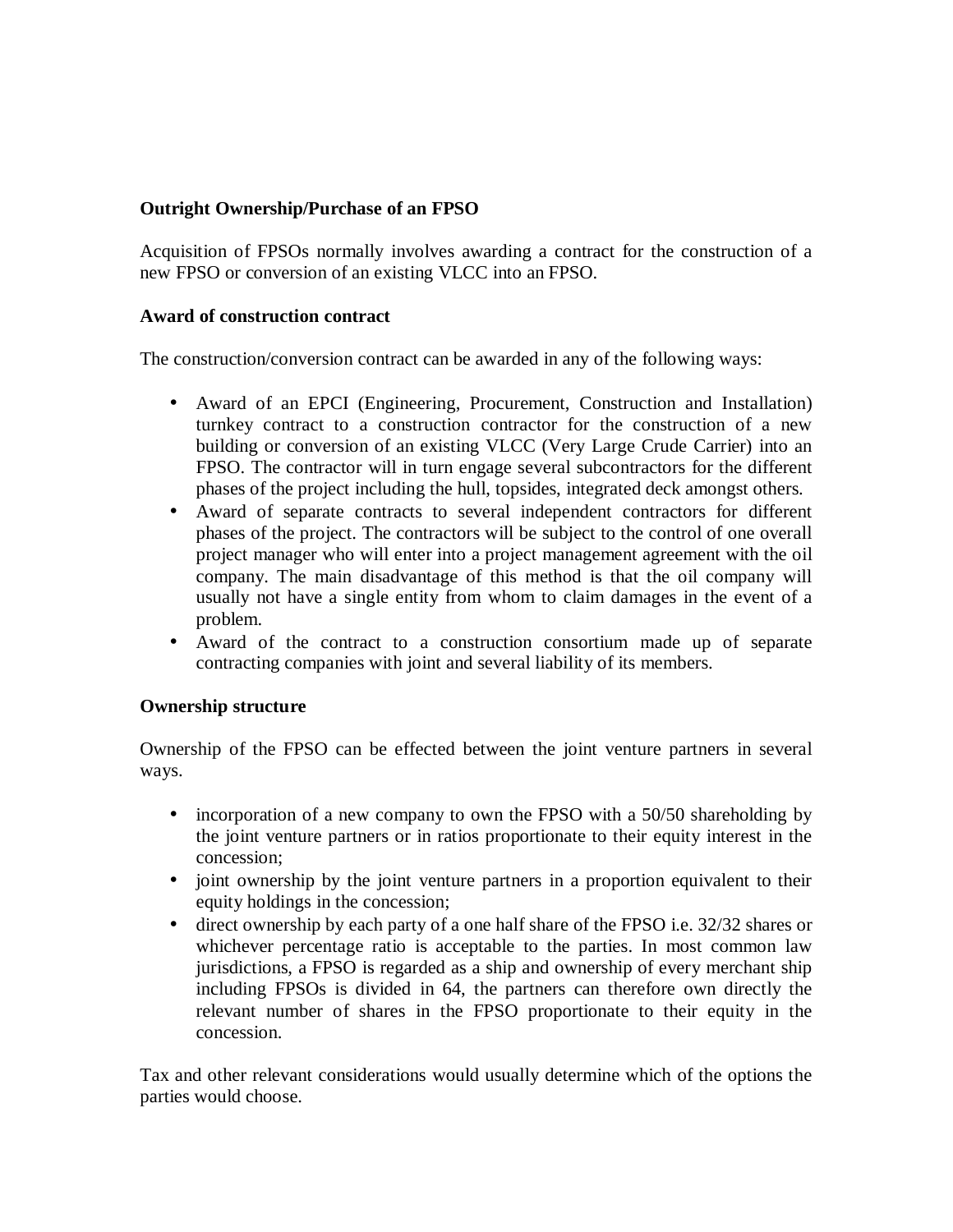#### **Construction Contract**

A construction contract will be entered into between the oil company and the construction contractor for the construction of the FPSO. The key issues relating to a construction contract include:

- Structuring of the construction arrangement whether to have a turnkey contract with one contractor or separate individual contractors subject to one overall project manager or a construction consortium. As stated earlier banks usually feel more comfortable with a turnkey contract;
- Pricing and payment stage payments are common;
- Title and risk  $-$  title to the materials passes to the oil company upon delivery to the site or upon payment for those materials being made pursuant to a payment certificate. This is basically to protect the oil company and ensure that if the construction contractor becomes insolvent, creditors cannot seize any material on site. Nevertheless, the oil company still bears a considerable risk since a half completed FPSO will still cost a considerable amount to complete. In order to guard against this risk, the oil company can demand for a bank guarantee to cover repayment of instalments in the event of bankruptcy, during construction, but full cover is hardly obtainable;
- Completion date  $-\text{Completion}$  date would be determinable from the provisions of the contract signed between the parties. Liquidated damages will be payable if the completion date is delayed due to the fault of the contractor.
- Alterations and delays resulting from such changes  $-$  Two types of changes contemplated: compulsory changes occurring as a result of alterations in the rules of classification societies or statutory authorities and changes required by the owner as the detailed design is developed. A provisional cost is usually included in the contract to take care of these situations;
- Consents  $-$  usually the duty of the oil company to obtain all necessary approvals and consent relating to the development of the field;
- Warranty  $-$  the warranty period should be long enough and only begin to run from the passing of a well-defined completion test.

#### **Lease/ Charter of an FPSO**

This would involve the oil company leasing or chartering the FPSO for a fixed period of time in consideration for payment of hire. There are two main types of leases: an operating and finance lease.

#### **Operating/Finance lease**

A finance lease is a contract that transfers ownership of the property to the lessee at the end of the lease term i.e. it is a contract for the lease of property that possesses the characteristics of a purchase. A finance lease is more akin to a form of structured outright ownership and it is therefore not applicable to my discussion here, which contemplates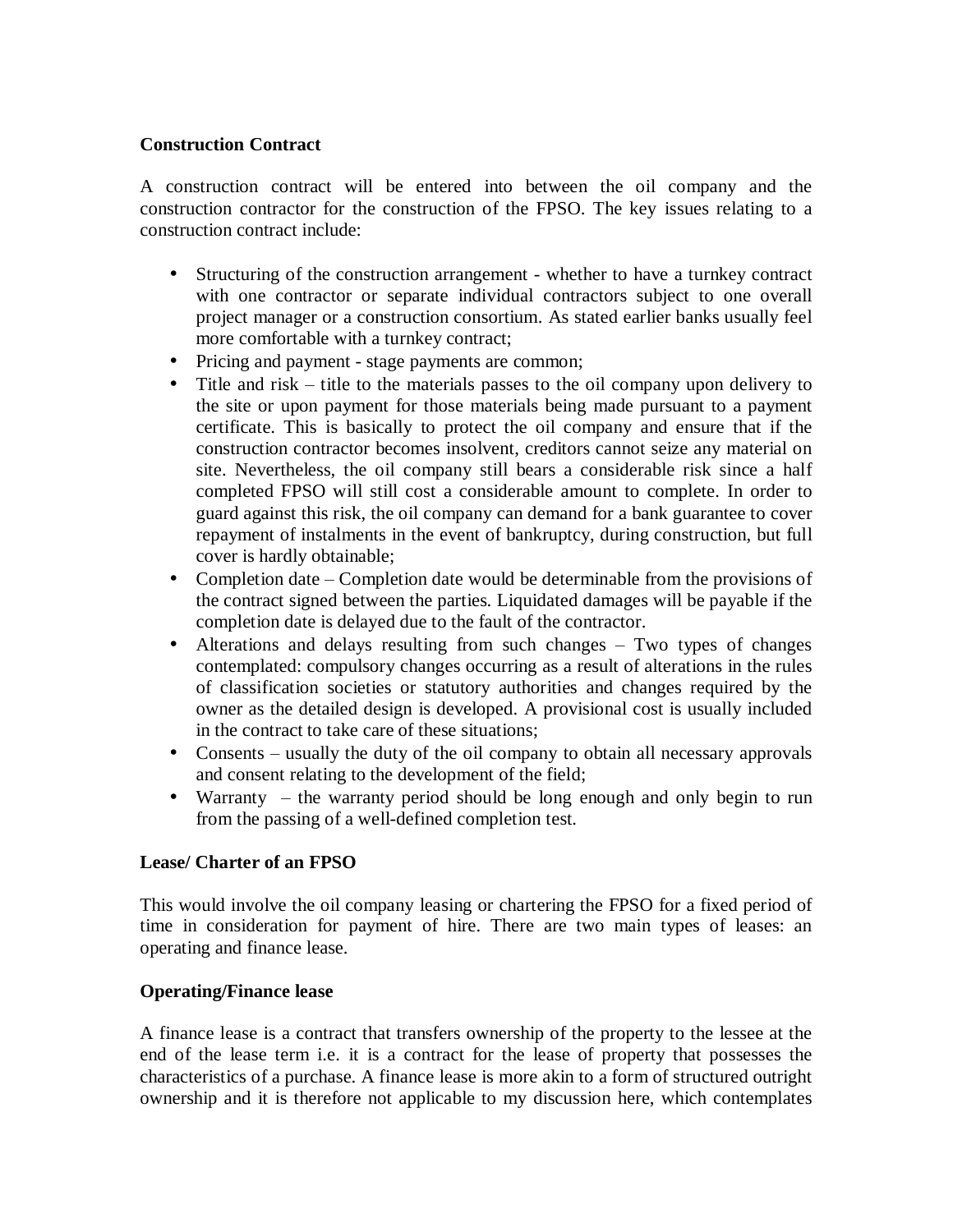only true leases. An operating or direct lease is one, which provides the lessee with the use of an asset for a period of time considerably shorter than the useful life of the asset. The lease agreement is usually cancellable and the lessee in most cases does not assume the economic risks and rewards of ownership like early obsolescence and appreciation.

Under an operating lease, the oil company/lessee takes the unit on lease direct from an oil service contractor/lessor, who specialises in the lease and operation of FPSOs, for a fixed period of time, possibly the useful life of the field. The lease period would however be considerably shorter than the useful life of the FPSO. This is because the operating lessor looks to different lessees to recoup its investment by successive re-hiring of the unit.

The operating lessor supplies the FPSO to the oil company on a lease and operate basis by providing the FPSO, the offshore crew to operate the FPSO, insurance, and general maintenance of the FPSO during the lease term. The parties would usually enter into two separate agreements: the agreement for the lease of the FPSO and a separate operating and maintenance contract. The agreement would usually not provide for a purchase option and if it does, it may not be conclusive in the sense that the price and the terms and conditions of sale may not have been fixed.

# **Time/bareboat charterparty**

The provisions of an operating and finance leases in a shipping context, appears to be more akin to a time and bareboat charter party with the exception that a time charter party usually gives the oil company an option to purchase the FPSO after a stated period, usually after the costs have been amortised in the charterer's books. The charter becomes the lease, the charter party the leasing agreement and the charter hire becomes the lease rental payments.

The main advantage in opting for a lease is that the acquisition does not involve the huge capital outlay required for an outright purchase/ownership and the purchase option gives the oil company the flexibility of purchasing the unit at the expiration of the charter period. FPSOs offered on a lease and operate basis would appear to be more adaptable for smaller to medium sized fields whose proven reserves are sometimes too small to justify an investment in full field development production facilities. Such FPSOs are less likely to be field specific and re-usable on multiple field projects without incurring huge conversion costs.

#### **ILLUSTRATION OF AN OPERATING LEASE (TIME CHARTERPARTY)**

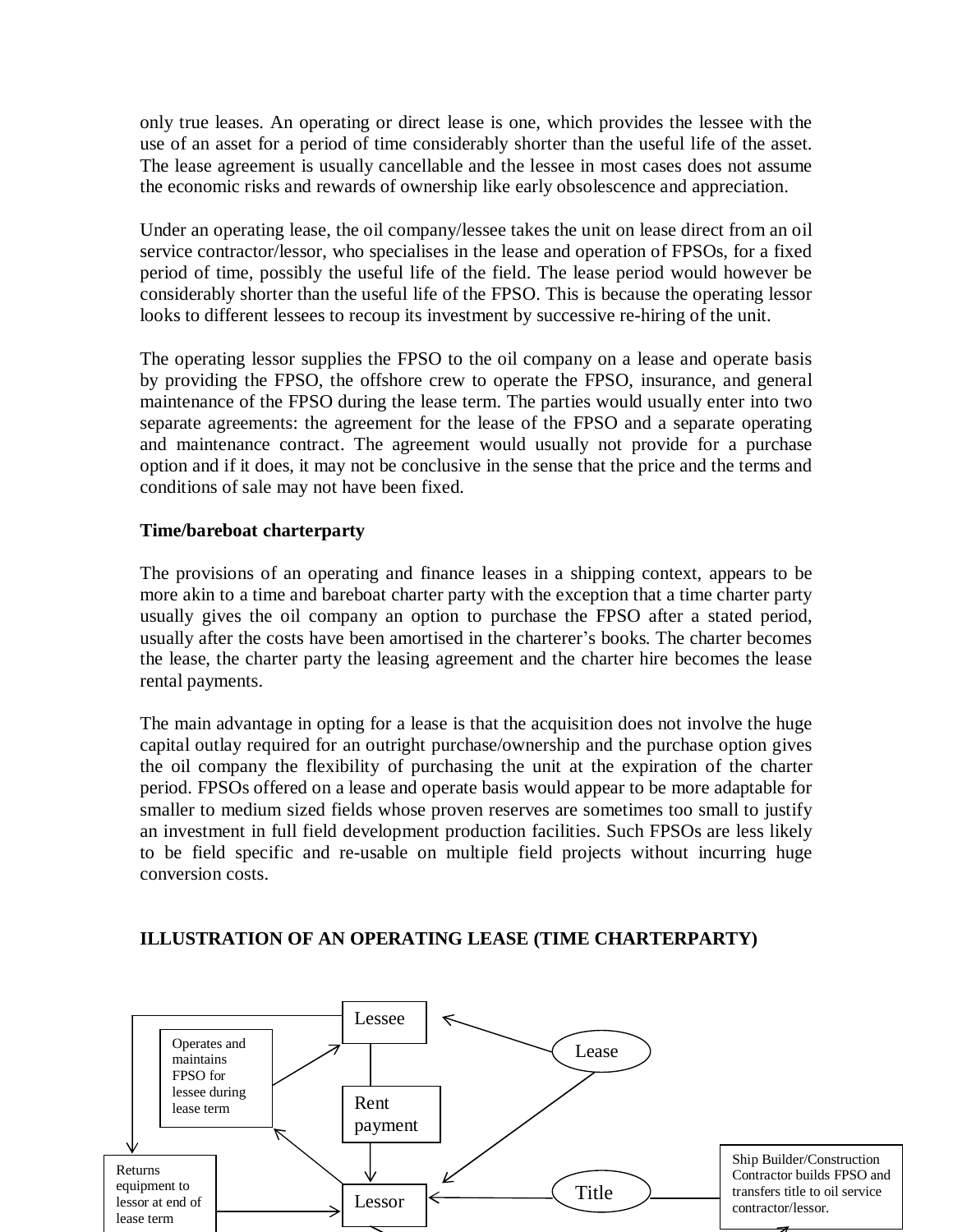#### Summary

- 1. A Lessor enters into a lease agreement with a lessee.
- 2. The Lessor pays for the purchase price/construction price of the FPSO and takes title to the unit.
- 3. The Lease begins and the lessee commences rental payment to the lessor.
- 4. The Lessor operates and maintains FPSO for lessee during lease term.
- 5. The Lessee return the FPSO to the lessor at the end of the lease term.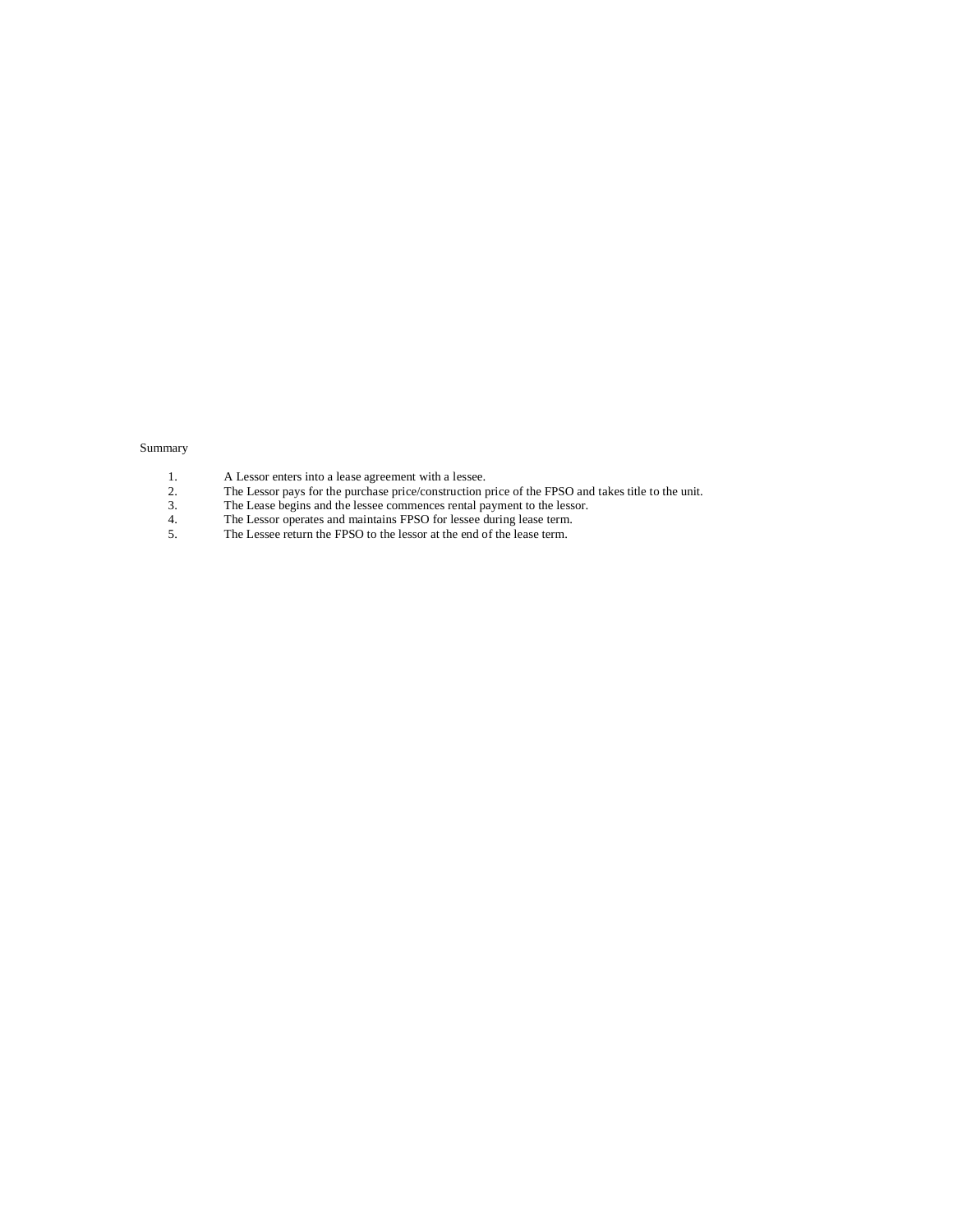#### **Financing of FPSOs**

In discussing financing, I shall only be talking on acquisition through ownership and finance leases, which I had already said is a form of structured ownership.

There are several ways an oil company can finance the acquisition of its FPSO.

- 1. Self-financing; and
- 2. Alternative Financing  $-$  this includes any other form of financing other than selffinancing. We shall be considering the two main forms of alternative financing: loan financing and lease financing. Please note that this list is by no means exhaustive.

# **Self – Financing**

This option is available to an oil company that decides to finance the acquisition of its FPSO itself. This would in its simplest form entail the joint venture partners i.e. both the host government and the oil company or companies financing the acquisition from their own resources in ratios proportionate to their equity holdings in the concession. These funds will possibly consist of equity contributions made up of the share capital and shareholders' funds of the joint venture partners.

This mode of financing will be realisable only if both joint venture partners contribute cash in proportion to their equity holdings for the financing. However, this may not always work out in practice due to possible cash constraints on the part of one or more of the parties particularly the host government. Faced with these possible constraints, it may be difficult for the parties to proceed on this basis unless one of the partners usually the oil company is magnanimous enough to undertake the sole financing of the FPSO from sources available to it or through contributions from its parent company.

The question that would arise in my own opinion in such a situation, is: would such funds be made freely available to the joint venture without an interest element and if interest is charged, this would appear to remove a FPSO financed under such circumstances from the ambit of self- financing. There was a case of one of the multinational oil company's in Nigeria which financed the acquisition of it FSO and development of the field, which in total came to about \$2billion in this manner. At the onset, both partners decided to develop the field through alternative financing by applying for a loan and the operator was given the mandate to source for the loan. The transaction suffered many setbacks because the parties could not agree on the interest rate also there was a lot of suspicion between the oil company and the government on the exact terms of the negotiation between the operator and the foreign banks etc. In the end in order to move the project forward, the operator borrowed money from its parent company and made it available to the JV at a minimum interest.

# **Alternative Financing – Lending and Leasing**

# **Lending**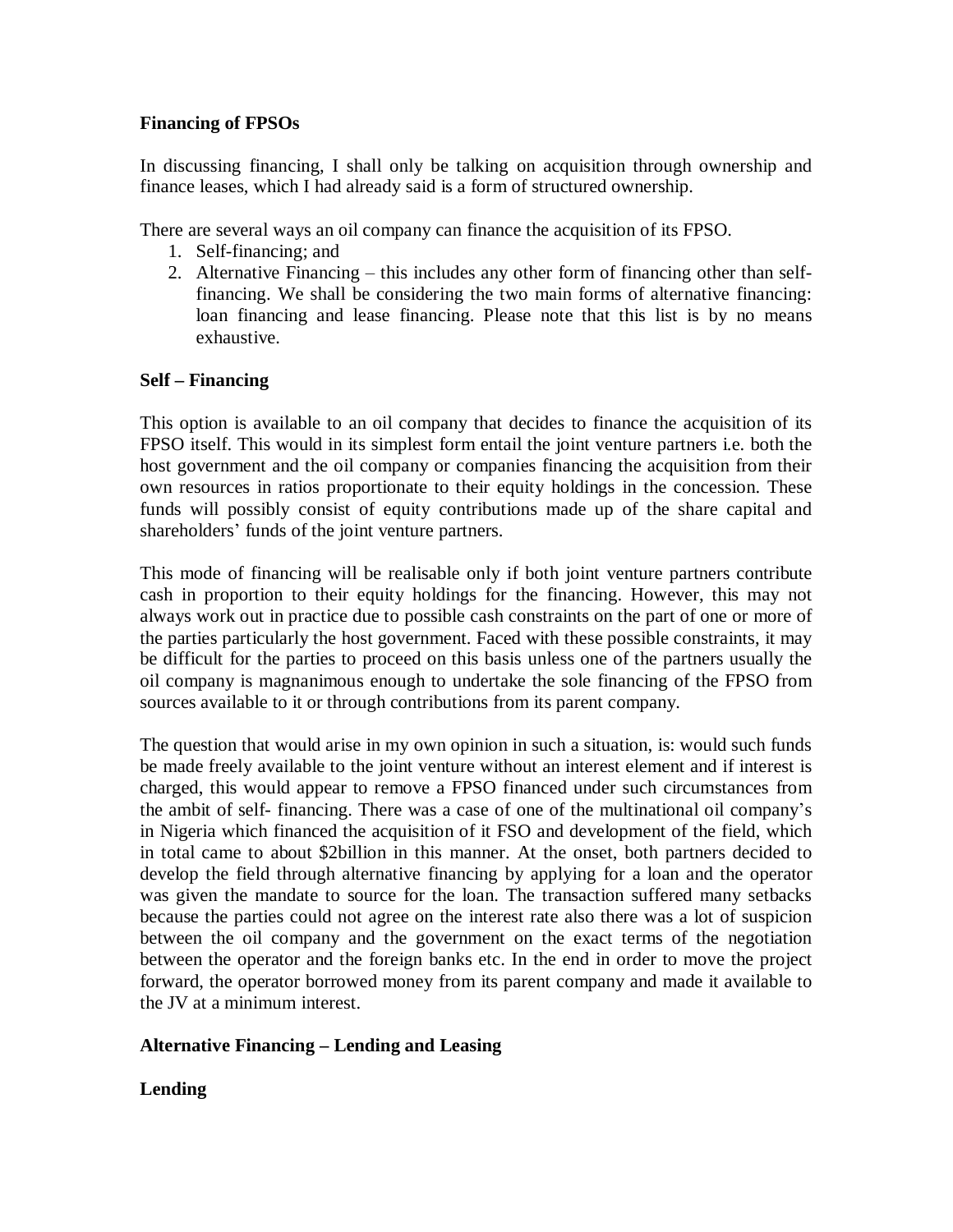The joint venture partners may opt for loan financing from banks/financial institutions to finance the acquisition of their FPSOs. One of the parties, the operator, may be mandated to source for the loan, the terms of which must be acceptable to the partners before the transaction can be closed. There are several issues financiers would consider in their decision to finance a FPSO project.

# **Project Bankability**

Before the lenders agree to finance the acquisition of an FPSO project, they must ensure that the entire project, which is the development of the field where the FPSO would be used, is bankable. Bankability is simply the acceptability or otherwise of a project's structure as the basis of the financing. In assessing whether a project is bankable the lenders will carry out a detailed review of the entire project to ensure its viability, consider the project risks and contractual structure issues.

**Project Review** – This will involve a financial, legal, economic and technical review of the project.

- A financial review will be based on the financial health and solidity of the project to ensure that the revenue received will exceed the cost and be sufficient for the various needs of the project.
- A legal review will consider the legal and tax system in the site country and the effect of the system on the project. Lenders should not take the risk of a change in law and the project should not be exposed to the possibility of discriminatory taxation.
- Economic review will analyse whether the local economy/host country can support the project i.e. availability of requisite infrastructure and a competent labour force; and
- A technical review will be based on the design and equipment to be used and the reliability and performance of such equipment.

# **Project Risks**

The potential risks that will be associated with the project are the completion, resource, operating, market, currency and political risks.

- Completion risks relate to the period that the project can be completed and brought into operation.
- Resource risks relate to whether the geological reserves contained in the field will be sufficient, of good quality and be economically recoverable.
- Operating risks deal with the issue of availability of raw materials for the project, a competent labour force, vulnerability of the project to breakdown, expertise of the operator and the exposure of the project to a hostile environment.
- Political risks are risks of civil disorders and revolutions, community disturbances and unrests, outright expropriation without compensation or creeping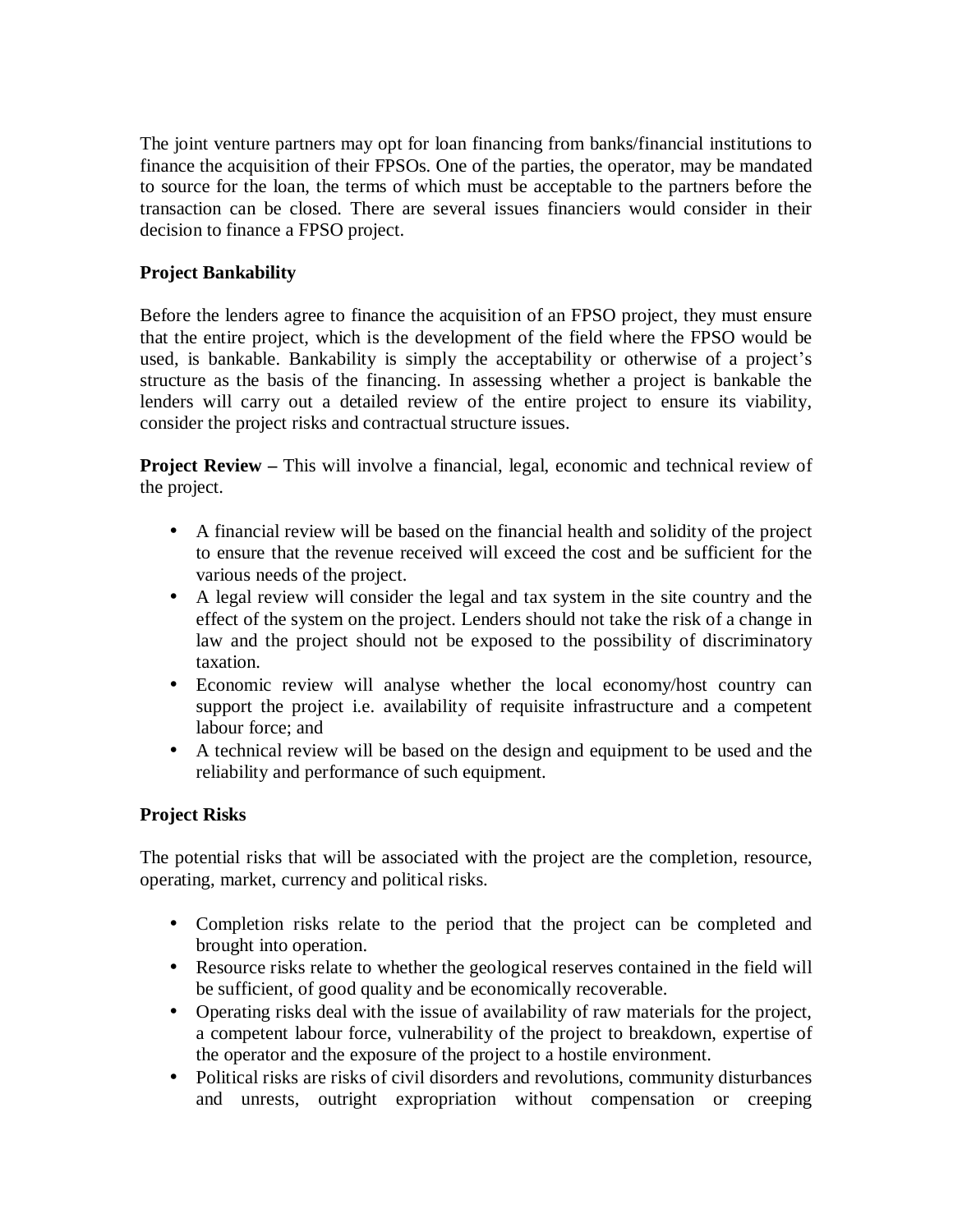expropriation such as the imposition of tax or royalties, removal of construction licences or licences for the import of project equipment and such like.

• Currency risks often overlap with political risks and deals with the stability of the currency of the host country.

#### **Contractual Structure Issues**

This will entail a review of all the documentation relating to the project including the concession agreement, construction contract and crude oil sales agreement to ensure that the risks of the project are properly allocated between the parties.

#### **Bankability – Summary**

In considering the bankability of an FPSO project, lenders should pay particular attention to the following:

- The estimated geological reserves of the field and its life span i.e. whether the expected life of the field is longer than the loan repayment period. Large FPSOs are estimated to have a life span of 20years without dry-docking. Bearing in mind that the loan granted by the lenders for the acquisition of the FPSO will have to be re-paid from the operational use of the FPSO, if the estimated reserves contained in the field is not adequate to keep the FPSO in use for a substantial part of the useful life of the FPSO, banks could have a situation where the income to be generated by the FPSO on the field will not be sufficient to clear the cost of purchasing it in the first place. Although a residual value insurance can be insisted upon in this regard, if obtainable. However this problem may not be yet be relevant in most of the deepwater fields in Africa, which are new discoveries and largely untapped.
- Whether the technology to be used will involve cutting edge or untested technology, which would make the FPSO re-usable on multiple field projects without having to incur huge financial outlay as conversion cost. This would tie in with the first point on geological reserves. If the reserves contained in a field are not large enough to keep the FPSO operational throughout its lifetime, then the technology to be employed must be such as would permit the unit to be re-usable on multiple field projects and the FPSOs can be ordered with this mind.
- The country/political risk is also a factor lenders must consider carefully particularly in Africa where most of the democracies are nascent with risks of civil disorder, revolution and military coup-de-tat, expropriations and also sometimes incessant communal clashes because of what the regions perceive to be an uneven distribution of wealth and the insensitivity of the host government and the oil companies to the plight of the people. Examples are communal clashes in the Niger Delta region in Nigeria.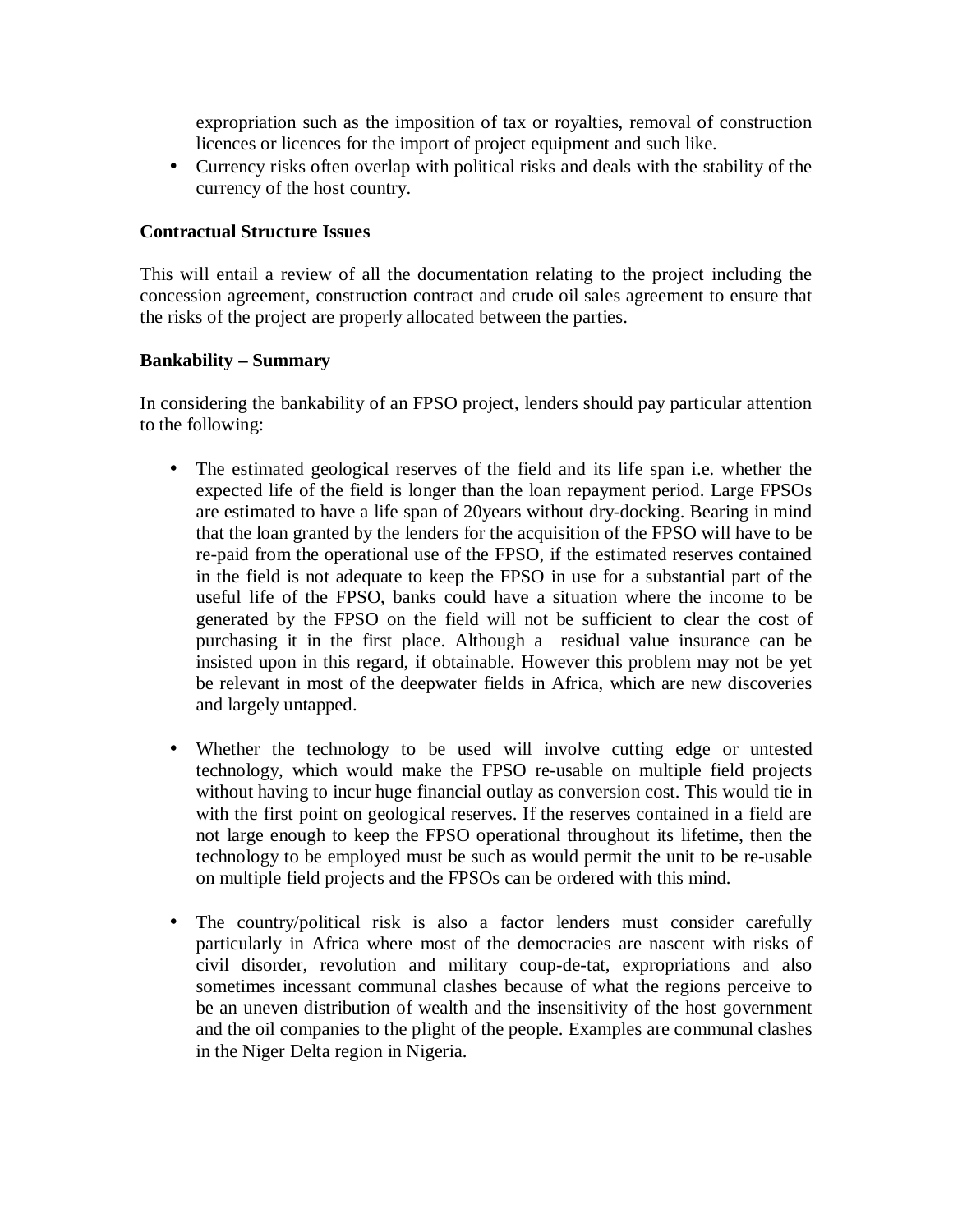Once the lenders are satisfied of the viability of the project, they would commit themselves to finance the acquisition of the FPSO. This would involve two stages.

• The first stage is the construction stage where the lenders provide financing progressively as the unit is being built, designed and commissioned. The draw down of debt will be tied to payment events or mile stone which will be divided into identifiable stages in order to provide incentives for the construction work to be carried out in a timely fashion and also, so that the lenders will be able to verify the completion of each stage before releasing more funds. A typical payment pattern could be:

| Event                                  | <b>Payment</b>             |
|----------------------------------------|----------------------------|
|                                        | (percent of contact price) |
| Signing of contract                    |                            |
| 1,000 tons steel delivered to shipyard |                            |
| Commencement of steel fabrication      | 15                         |
| Completion of the hull                 | 20                         |
| Completion of the integrated deck      |                            |
| with the topsides                      | 20                         |
| Skidding the deck on the hull          | 15                         |
| Launch                                 |                            |
| Delivery                               | 15                         |
|                                        |                            |

After construction, lenders should verify completion before the final draw down is made. Lenders should ensure that final draw down is of sufficient size to provide an incentive for the contractor to ensure proper completion of the project. In addition part of the contract price may be withheld until the expiration of the defect liability period and the carrying out of extensive performance test. In some cases, a final draw down may be allowed before completion against a completion guarantee.

• The second stage is the operation stage during which the FPSO becomes operational and the entire project comes on-stream. It is during this phase that the lenders are re-paid from the project revenue.

#### **Financing Agreement.**

The financing agreement will contain the terms and conditions on which the lenders agree to lend funds to the oil company.

Under a loan financing arrangement, both partners i.e. the host government and the sponsors of the project/oil company must be completely committed to finance the acquisition through lending in order to achieve their objective.

 $3$  Financing ships and Mobile offshore installations  $-$  J.E Slogett.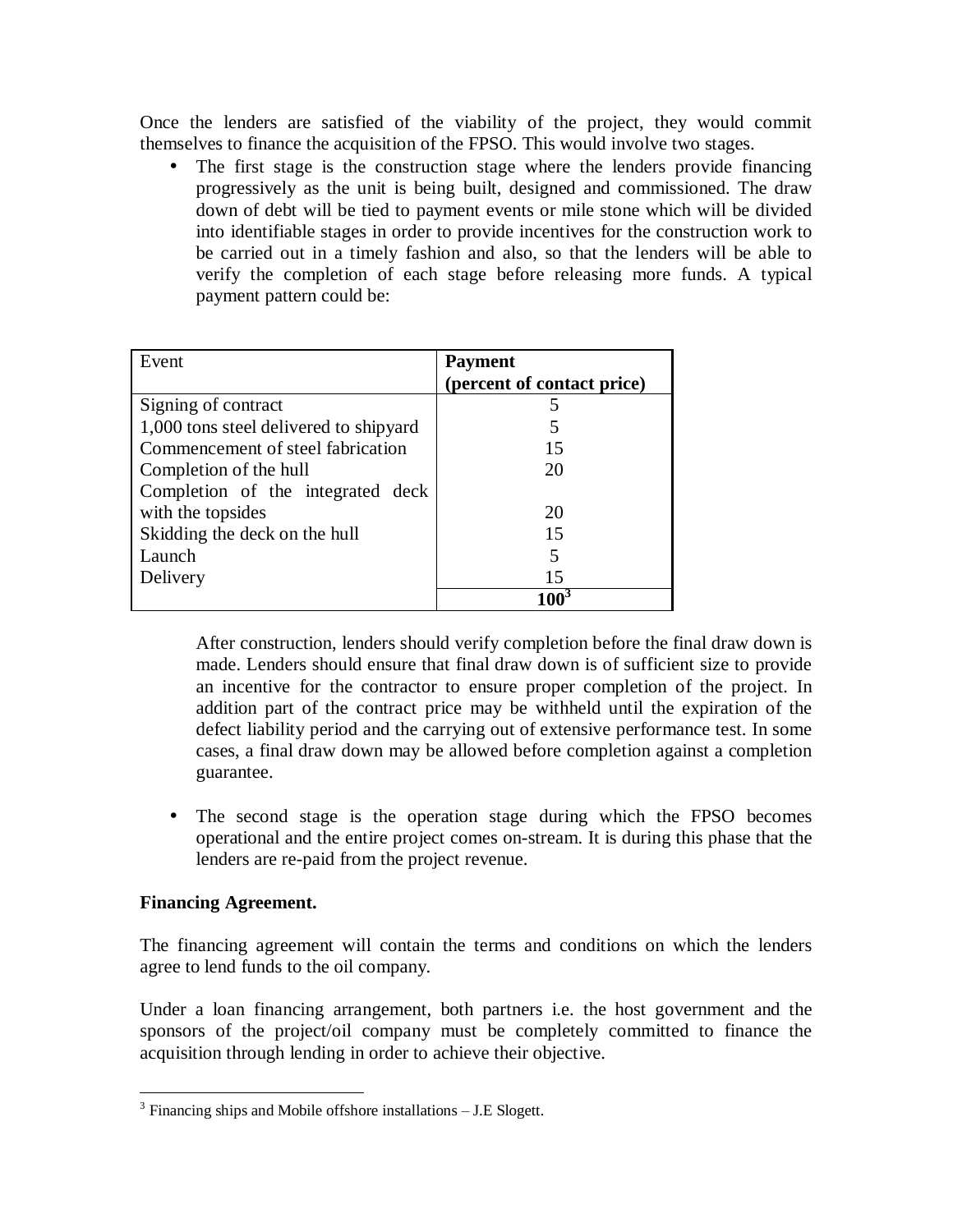#### **Security Issues**

The type of security obtained and the remedies available will largely depend on the laws of the jurisdiction involved. In a normal asset purchase transaction, security is usually taken for an offensive purpose, to enable the lender to sell the asset in the event of a default. However, this is different with project finance. In obtaining security for financing an FPSO, the primary objective of the lenders should be more defensive to ensure that the security taken would protect them from actions by unsecured or junior creditors of the company, rather that to sell off the unit because it may not be easily marketable.

Secondly security can be obtained to enable the lenders to take over the operation of the FPSO for the realisation of the project, rather than just selling of the FPSO and using the proceeds to repay the loan.

The more usual kind of security that will be taken to secure the loan will include

- a mortgage on the FPSO;
- bank guarantees from the oil company or direct from the construction contractor to cover repayment of instalments in the event of a bankruptcy;
- assignment of the concession (this will of course require the consent of the host government);
- assignment of the proceeds of the crude oil;
- fixed and floating charge on the assets of the lender/oil company; and
- establishment of a trust account for the receipt of the proceeds of sale of the crude oil amongst others.

# **Taking Security – Checklist**

The lenders lawyers should establish the following:

- Which asset the borrower owns and which it merely has a right to use under a lease/licence;
- Over what asset of the borrower can a fixed charge/security be created;
- Whether floating charges can be created over the borrower's asset;
- Whether security can be created over future assets i.e. assets to be acquired by the borrower after the creation of the charge;
- Whether security can be created over movable assets without the physical transfer of those assets to the mortgagee or pledgee;
- What degree of control the chargee must exercise over the asset to constitute a fixed as opposed to a floating charge;
- Whether there are restrictions on foreigners taking security over land;
- What creditors, will by law, be preferred over secured creditors;
- Whether third parties or liquidator can interfere with the grant of security or with its enforcement;
- Whether, on a default, the lenders will be able to appoint a receiver over the assets;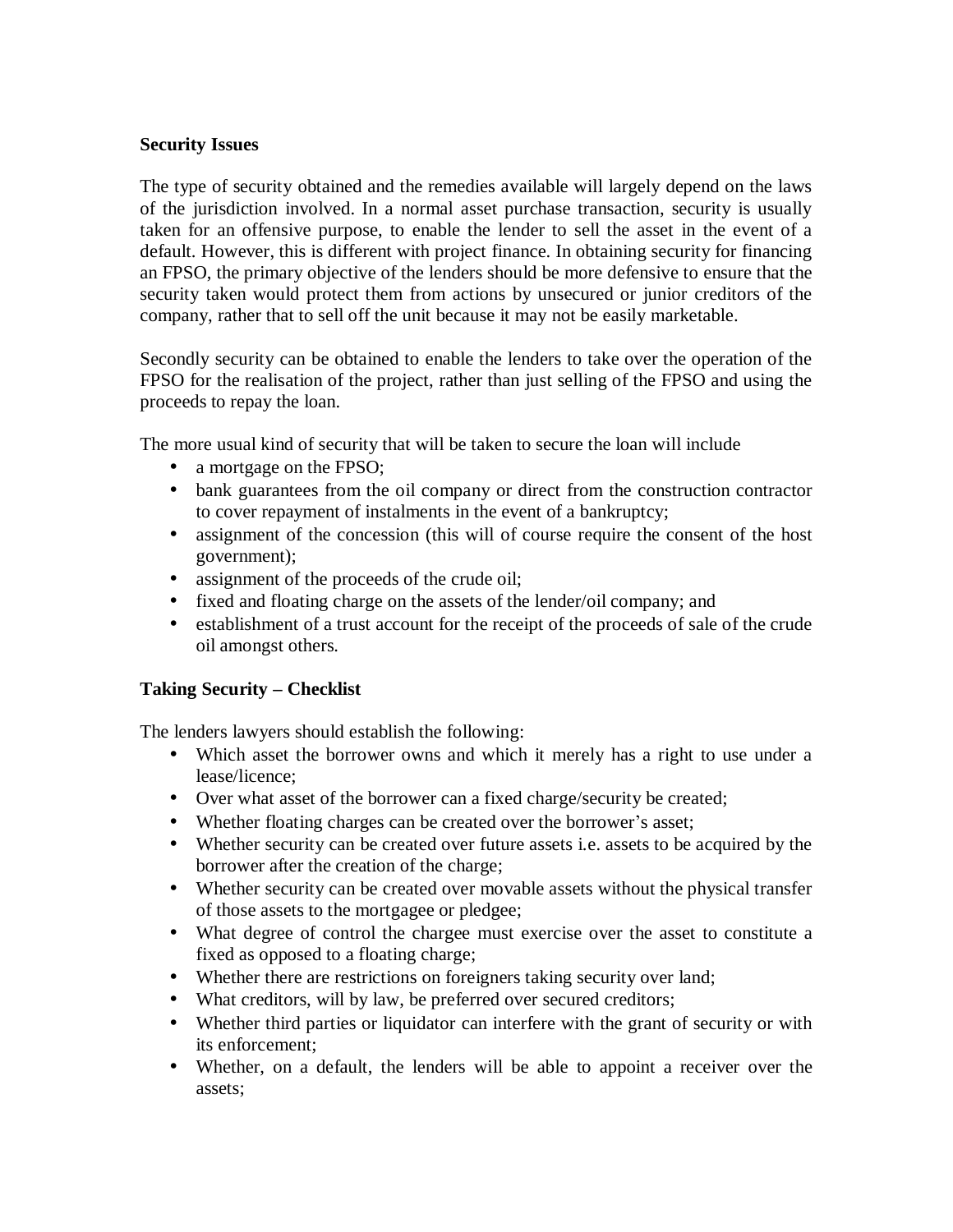• Whether the bank/lenders will be responsible for the receiver's action or whether a receiver can be appointed an agent for the borrower.

#### **Brief overview of Security Under Nigerian Law**

Some of the more important features of the Nigerian security law, which a project financier should know are:

- security can be taken over all types of assets both present and future assets.
- security can be taken relatively simply by means of a floating charge over all of a company's asset and at the same time the company is allowed to continue to deal with those assets in the ordinary course of business.
- security can be taken over all classes of assets without taking possessions i.e. nonpossessory security interest.
- Enforcement including by way of sale can be effected without involving the court, a secured creditor can also operate an asset by taking possession by appointing a receiver.
- Certain types of security (fixed charge/security) will rank ahead of preferential creditors.
- Only minimal fees and duties are payable on a creation of security and only the normal transfer taxes (stamp duty) are payable on its enforcement.
- The trust concept allows interest in security to be transferred relatively simply and in a secured syndicated loan; the security is usually vested in the name of an agent bank as agent and trustee for itself and other banks.
- There is a central registration system for most categories of security interest, which enables creditors and prospective lenders to check what security a company has already created in favour of other creditors.

**Peculiar security isues affecting the financing of FPSOs –** ownership in petroleum in situ in most countries is vested in the host government. Typical requirements of the petroleum authorities in most countries are:

- Approval of the field development programme any programme for the development of a petroleum discovery i.e. field development programme (FDP) must be approved by the relevant petroleum authorities prior to the award of the contract for the construction of the FPSO upon approval, the operator will be required to apply to the petroleum authorities for all permits and approvals necessary for the different phases of the project. These approvals include a conceptual design approval, detailed engineering approval for the engineering works, facility  $-$  operating permit e.t.c. Where the oil company concludes the contract for the FPSO before applying for some of these licences and a modification is required by the authorities, will such modifications be treated as alterations or change ordersand will this lead to additional finance being required.
- Revocation of licence A licence can be revoked on various grounds including the appointment of a receiver over the licensee, a breach or non-observance by the licensee of any of the terms and conditions of the licence and a change in the control of the licensee. A change in control will include lenders with security over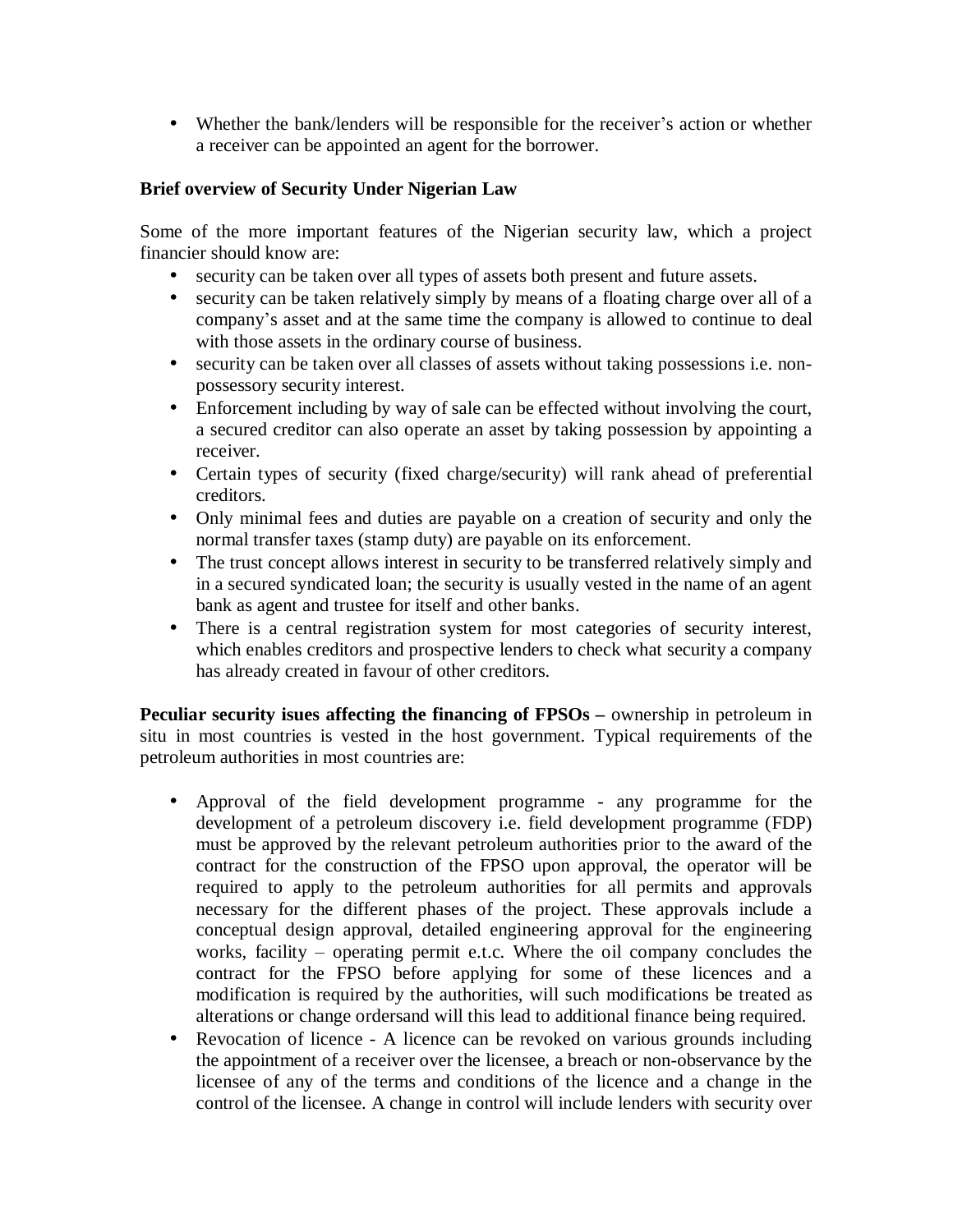the shares in the licensee exercising their enforcement remedies under that security.

• Prohibition on assignment - A licensee wishing to give security over his interest will require the consent of the Minister of Petroleum. The consent if given will state that a further consent will be required for any enforcement of the security interest. However questions arise as to the kind of security that can be given over a company's interest in an oil or gas field. The security is over the company's interest in a bundle of contractual rights, the most important being the company's rights under the concession/production licence and the JOA as opposed to security over the minerals in the ground. As with any other security over contractual rights as opposed to tangible assets, the value of the security is heavily dependent on the nature of the contractual rights i.e. can the rights be terminated if the security is enforced? Theoretically, lenders may be faced with the fact that the government may revoke the licence if they appoint a receiver.

#### **Leasing – Finance Leases**

As stated earlier, finance leases are contracts for lease of property possessing the characteristic of a purchase. A finance lease can be defined as a lease that covers substantially the useful life of an asset or the net present value (NPV), using minimum lease payments and the interest rate at the inception of the lease, is equal to or greater than the fair value of the leased asset.

The lease is usually non-cancellable because generally speaking, the lessor has entered into the leasing transaction to obtain a return on an investment, which can only be earned over time with the realisation of tax benefits. If the lease is terminated early such benefits are lost and the lessee may wish to be compensated by receiving a lump sum on the termination date equivalent to the NPV of the benefits, which would have been earned if the lease had run its full course.

The lease usually contains a purchase option for the equipment to be sold to the lessee at the expiration of the lease term at a nominal price, which is likely to be exercised. However, depending on the jurisdiction concerned, the lease agreement may have to be silent on the purchase option, in order to enable the lessor to claim capital allowances. In some countries, the lessee claims capital allowance in a finance lease while the lessor claims in an operating lease. Therefore, in order to prevent the lease from being categorised as a finance lease and allow the lessor to claim capital allowances, the lease agreement would be silent on the purchase option. The purchase agreement would be contained in a side agreement and at the expiry of the lease the unit would be disposed of to the lessor at a nominal price. In a finance lease, the lessor provides only the FPSO while the oil company operates and maintains the unit by itself or through third parties on its behalf.

Under this form of financing, the oil company/lessee could either take a lease of an existing FPSO or approach a lessor to finance the construction or conversion of the FPSO and subsequently lease it to the oil company/lessee. In the latter case, the lease would be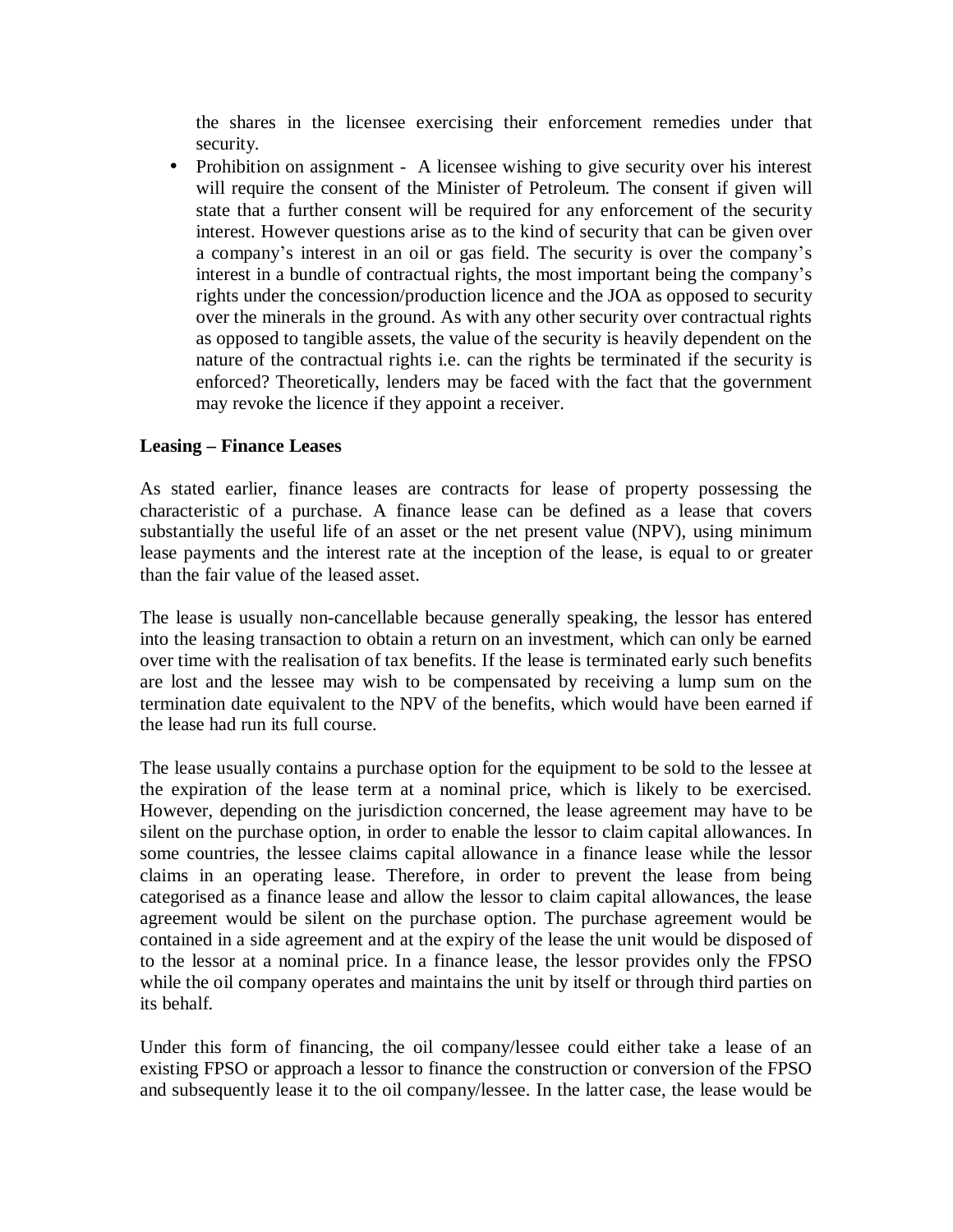structured as a leveraged lease and would be referred to as construction financing. A leveraged lease is a variant of a finance lease and is usually used for financing the acquisition of large capital equipment project with an economic life of about 25years or more and very appropriate for financing large FPSOs.

#### **Leveraged lease – Construction Financing**

The oil company/lessee approaches a lessor for the lease/financing of a FPSO to be newly constructed and leased to the oil company. Upon successful negotiations with the lessor, the oil company will award an EPCI contract for the construction of the FPSO. The title to the unit will be transferred to the lessor during the early stages of construction, the construction contract will be assigned by the oil company/lessee to the lessor and construction financing will be arranged.

Although the construction contract is strictly between the oil company/lessee and the construction contractor, the lessor who would end up being the ultimate owner in name of the FPSO may wish to supervise the performance of the construction contract. In order to facilitate this, a construction supervision agreement will be entered into between the oil company/lessee and the lessor to enable the lessor in the capacity of construction supervisor to oversee the testing, delivery and acceptance of the FPSO.

The parties to a leveraged lease would include: -

- a. The lessee/oil company who approaches the lessor for financing, determines the FPSO to be constructed and leased, negotiates the price and warranties, awards the contract and subsequently hires the use of the FPSO by entering into a lease agreement with the lessor.
- b. The lessor/equity participant who becomes the owner of the FPSO by providing only a percentage (typically about 20%) of the capital necessary to purchase the FPSO. The lessor receives the rental payment remaining after the payment of debt service and any trustee's fees and claims the tax benefits incidental to the ownership of the leased FPSO.
- c. The lenders/loan participants, provide the remainder of the capital (typically about 80%) required to purchase the FPSO on a non-recourse basis to the lessor/equity participants. The loan is secured by a first lien on the FPSO, an assignment of the lease and of the lease rental payments.
- d. The owner trustee represents the equity participant/lessor and acts as the lessor by executing the lease agreement and all other documents the lessor would normally sign in a lease. The owner trustee holds title to the FPSO for the benefit of the equity participant/lessor subject to a mortgage in favour of the loan participants/lenders.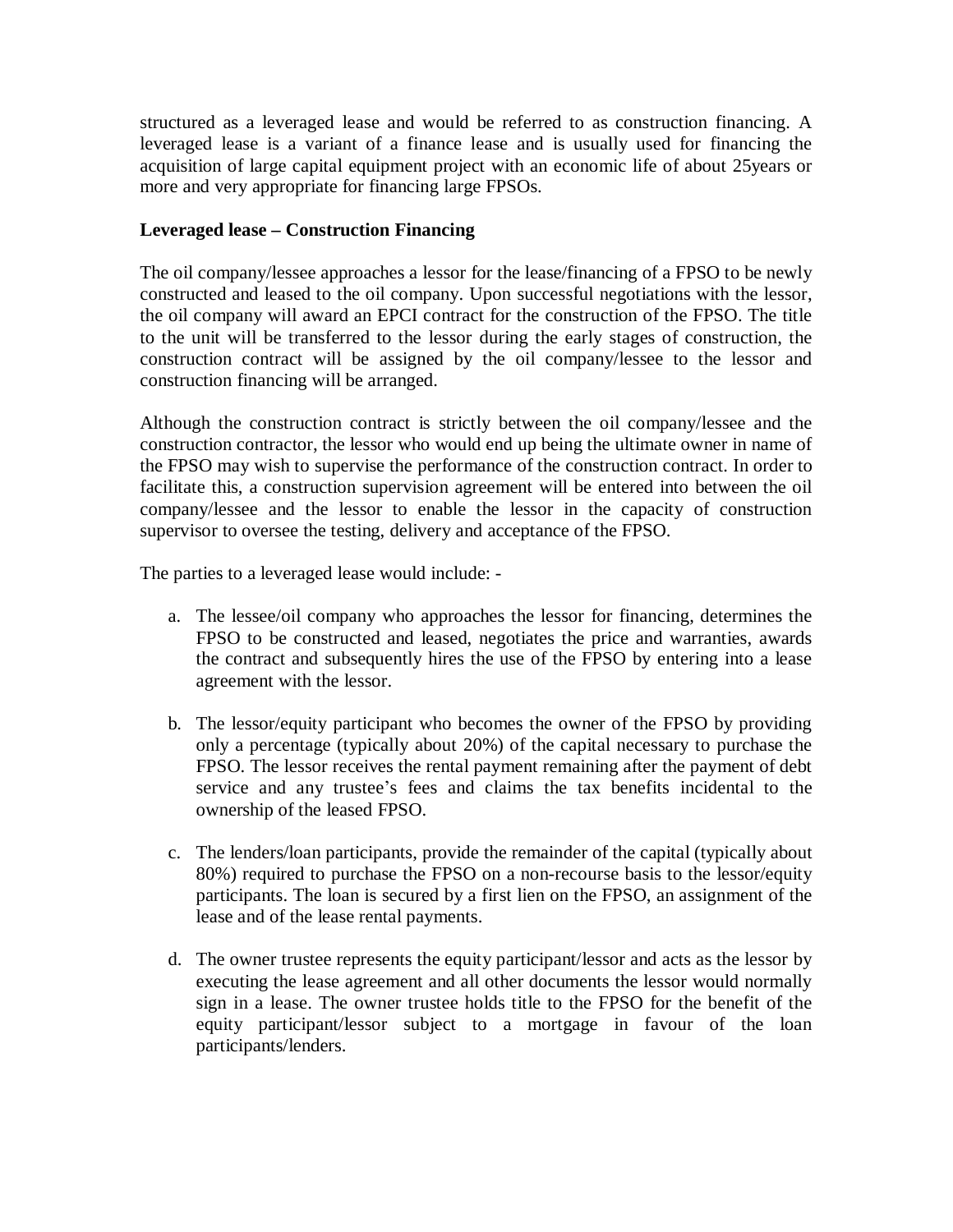e. Indenture trustee is appointed by and represents the lenders/loan participants. The indenture trustee and the owner trustee enter into a trust agreement where the owner trustee assigns to the indenture trustee, for the benefit of the lenders/loan participants and as security for the leveraged debt and any other obligations, all of owner trustee's interest as lessor in the FPSO, the lease agreement, the right to receive rents and any payment under any other agreement.

A single trustee may be appointed to act as both owner trustee and indenture trustee. This will usually be the case in a simple leveraged lease transaction possibly with possibly one equity participant and loan participant. However, the disadvantage is that there could be serious conflicts of interest between the equity participant and the loan participant particularly in the event of a default by the lessee.

f. The construction contractor constructs the FPSO to be leased. The contractor receives the contract price at a period stated in the contract and delivers the FPSO to the lessee at the beginning of the lease term. Completion period and warranties given by the contractor as to the qualities, capabilities and efficiency of the FPSO are important to the lessor and the lenders and in some cases the contractor may be required to enter into a direct agreement with the lenders.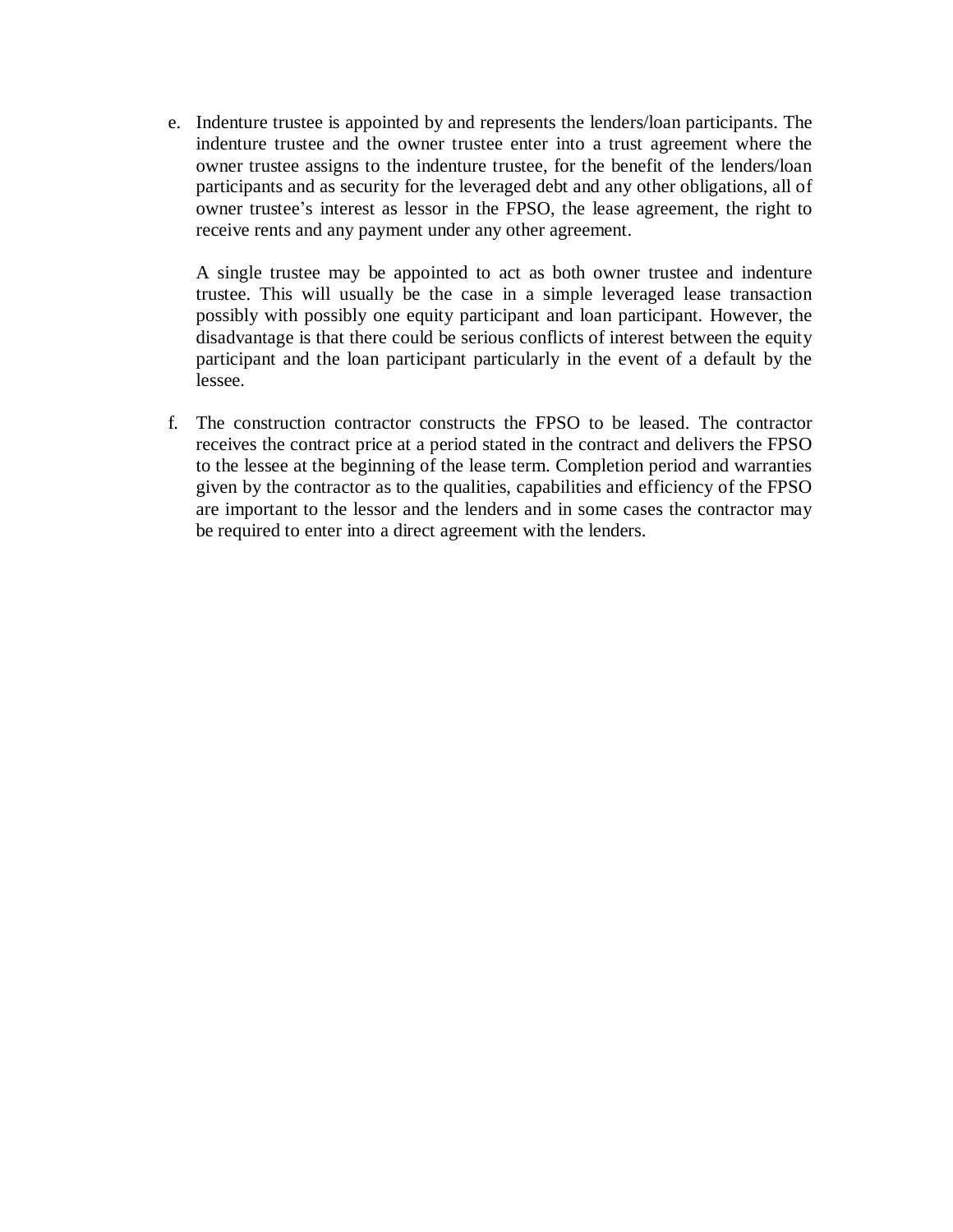#### **ILLUSTRATION OF A LEVERAGED LEASE**



#### Summary

- 1. The equity participants establish an owner trust; trust certificates are issued, and the owner trustee as lessor and the lessee signs a lease agreement.
- 2. The owner trustee and the indenture trustee sign a security agreement; a mortgage is granted on the leased asset, and the lease and rentals are assigned as security to the indenture trustee.
- 3. The owner trustee issues notes or bonds to the lenders; the lenders pay term debt funds to the indenture trustee; equity funds are paid by the equity participants to the indenture trustee.
- 4. The purchase price is paid and title is assigned to the owner trustee, subject to the mortgage.
- 5. The lease commences; the lessee pays rents to the indenture trustee.
- 6. Debt service is paid by the indenture trustee to the lenders.
- 7. Revenue not required for debt service or trustees' fees is paid to the owner trustee and, in turn, to the equity participants.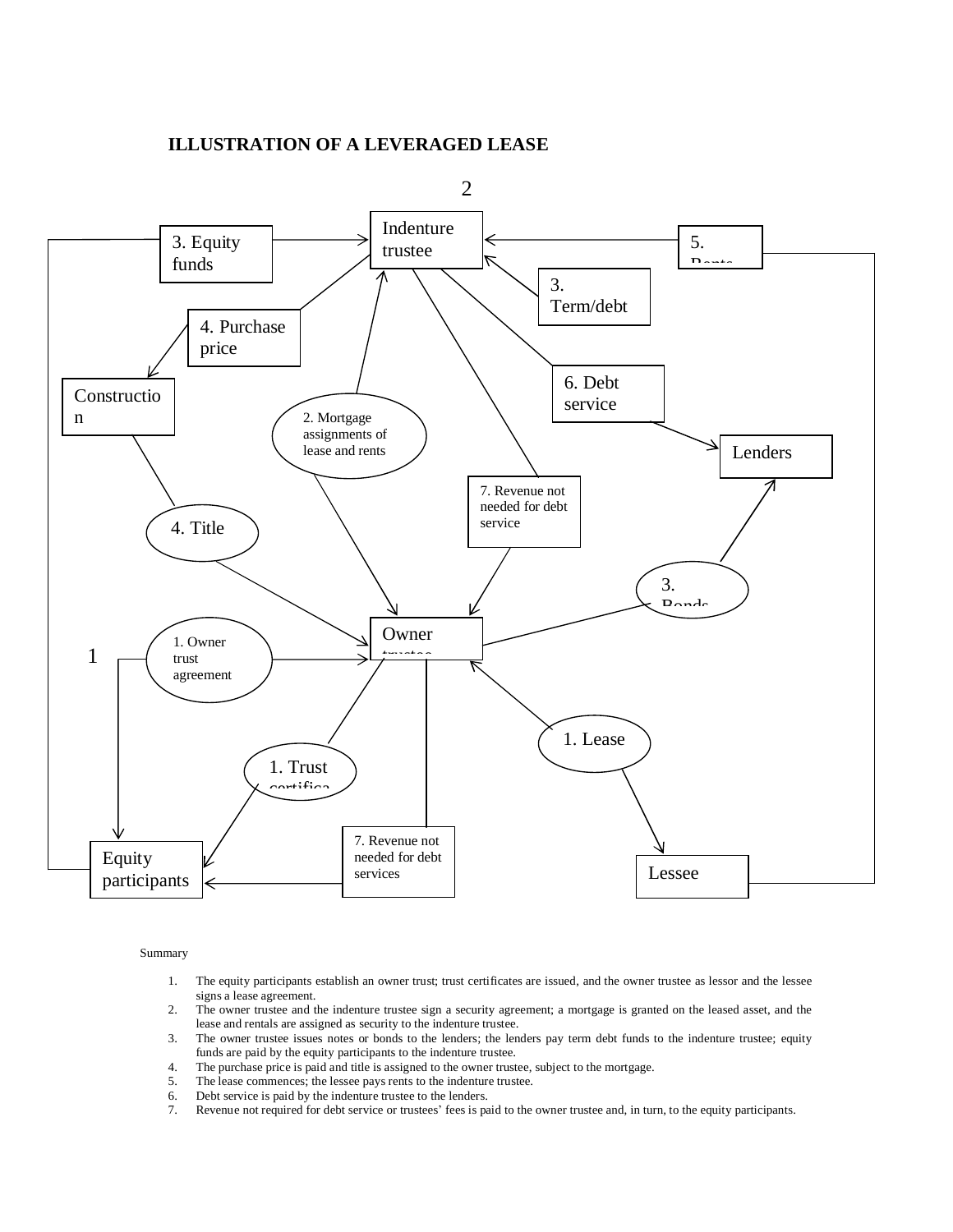#### **Purchase versus Lease**

The oil company requires huge capital outlay for the purchase whereas in a lease, there is no initial capital outlay as the FPSO belongs to the oil service contractor and is being hired for a fixed duration of time.

Although ownership involves huge capital outlay at inception, the oil company/owner retains the risks/rewards of ownership of asset e.g appreciation and residual value of the FPSO which will not be available to a lessee under an operating lease.

Operation and maintenance of the FPSO will be borne by the oil company while in a lease, the maintenance and operation is the responsibility of the oil service contractor lessor.

Construction/completion risk is borne solely by the oil company in a purchase while it is borne by the lessor/oil service contractor in a lease.

The transaction will be noted on the company's balance sheet in a purchase while a lease can be done off balance sheet.

If a purchase is financed through loan financing, lenders' security will be limited to a mortgage on the FPSO while in a lease, title is vested in the lessor. However, if the lessor is a bank/financial institution, the value the lenders will place on it for valuation purposes will be similar to the valuation for a mortgage as the bank would not be interested in operating the FPSO and would therefore need to be satisfied that the lessee would be able to make the hire payments as and when due.

#### **Conclusion**

FPSOs are going to get more popular in the field development programs of oil producing countries all over the world as oil companies continue to prospect for crude oil in deep and ultra deep waters offshore. The method of acquisition suitable to each company would be determined to a very large extent by the company's corporate structure, needs and or preferences. For instance a multinational oil company with a large field with huge reserves may require a huge FPSO for the production of the field, this may not necessarily be adaptable to the needs of a small oil company and failure to realise this could of course lead to disastrous consequences. The various modes of acquisition and financing have been discussed and each has its peculiar features, which would be relevant depending on the preferences and needs of the company involved. It is therefore important for the various participants embarking on an FPSO project to be acquainted with the options available to them whether for purposes of acquisition, financing, construction or leases in order to be in a position to make informed decisions which would ultimately result in the success of the project.